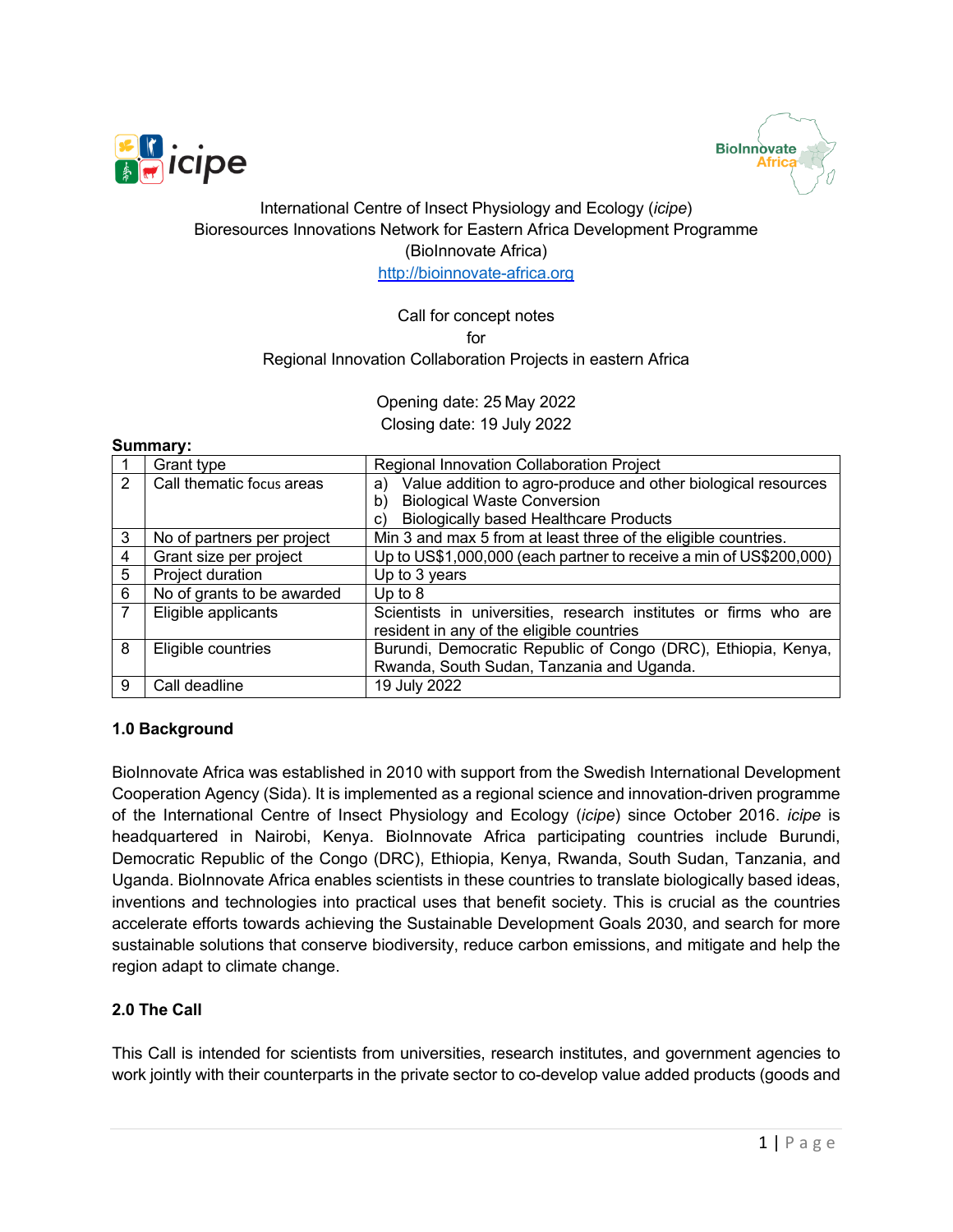services) from biological resources. Value added products may be from agricultural produce, other biological materials including insects, microbes and animals or biological waste.

## *2.1 Thematic areas*

Concept notes submitted should address any of the following BioInnovate Africa thematic areas:

## a. Value addition to agro-produce and other biological resources

This includes new food production and processing methods that promote circular food systems; new ways of reducing post-harvest losses; novel green industrial chemicals; biomaterials for packaging and construction; and biological fuels. Value addition may also include use of digital tools and enabling technologies such as artificial intelligence and machine learning in conserving biodiversity and ensuring sustainable supply and regeneration of biological resources.

## b. Biological waste conversion

Biological waste conversion involves methods of turning agro/biowaste and other feedstock into useful renewable products including product recovery from solid waste, using insects as biowaste converters, watershed preservation, and wastewater treatment and reuse and bioenergy production. Other useful products may include improved feed from waste, bioprocessing using selective biocatalysts/enzymes, or safe green chemicals, agroecological practices and community-based biorefineries that diversify and strengthen value chains.

### c. Biologically based healthcare products

This includes biopharmaceuticals and diagnostics for key human diseases affecting the region. It also involves use of indigenous knowledge and standardized dosages, which make traditional medicine safer and more efficacious. Other products may include biologically based topical applications for skin care that are derived from the region's biodiversity and would target niche markets or benefit from fair trade initiatives for poorer communities in the region.

### *2.2 Key activities and deliverables*

The key activities and deliverables expected for this grant support revolve around developing innovative products or product delivery systems, and piloting or demonstrating novel technologies with good prospects for business and the market. Additionally, policy, technoeconomic and market analyses are integral activities of the project to assess the likelihood of successful commercialisation.

# *2.3 Eligible applicants*

Eligible applicants are scientists working as employees of legally recognised universities, research institutes or firms (private sector companies) actively operating in any of the eastern African countries of Burundi, DRC, Ethiopia, Kenya, Rwanda, South Sudan, Tanzania and Uganda. Furthermore, the scientists must be resident in the aforementioned countries. For purpose of this call, "scientist" includes all individuals qualified in and/or creatively practicing physical, natural and engineering sciences,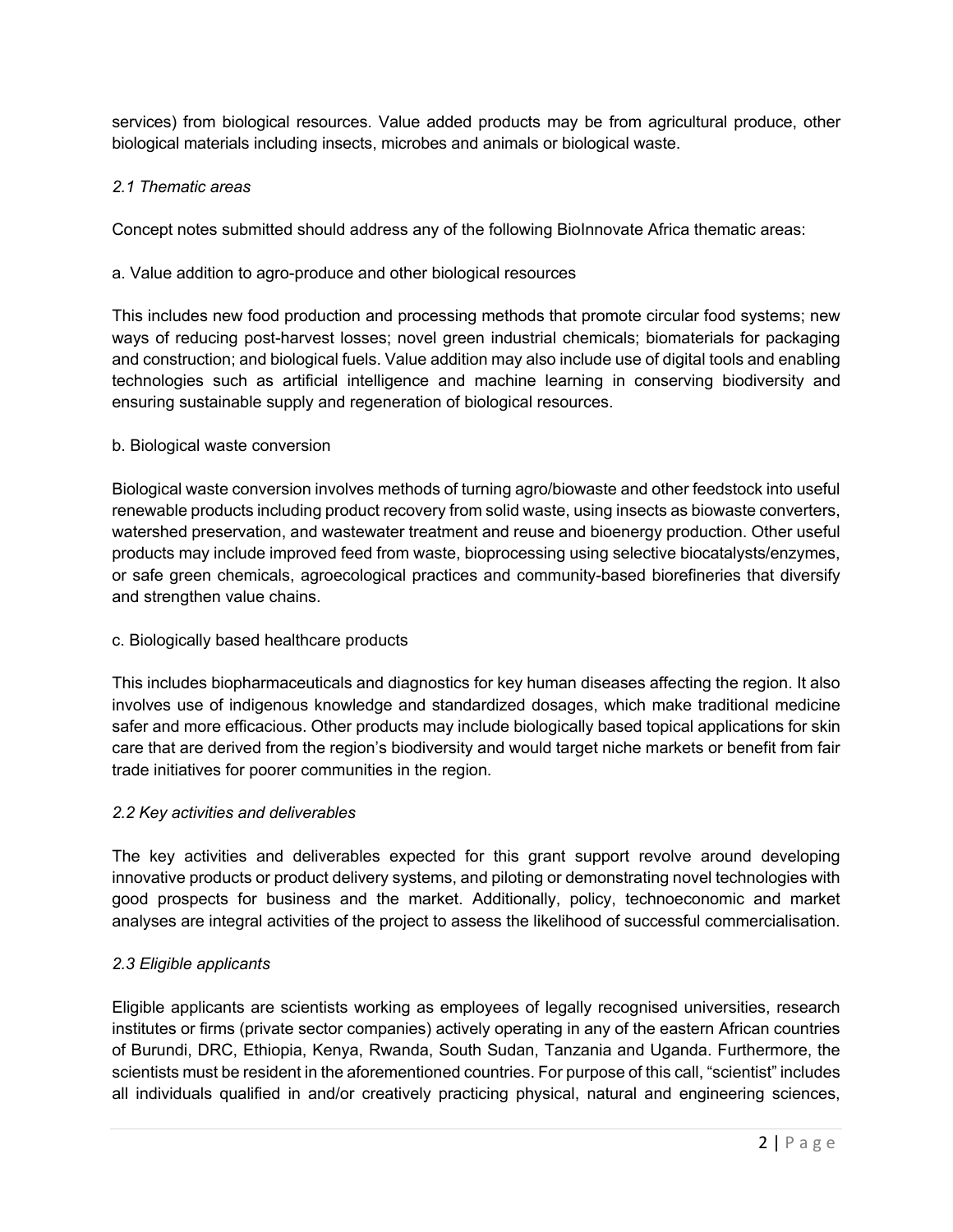medicine, business, social or other related discipline. Furthermore, a scientist and the organisation he/she represents are jointly regarded as a "project partner" in a collaborative project.

## *2.4 Team composition*

The grant will support scientists working regionally across countries and collaborating with private sector companies, the latter being the route to commercialising the innovative biobased products. A project team shall comprise at least three and not more than five organisations from at least three BioInnovate Africa eligible countries. The organisations must be different and independent of each other. At least one of the organisations should be a private sector company actively involved in commercial activities. A private sector company in the context of this call, includes private companies, corporations, for-profit farmer cooperatives and social enterprises that have commercial operations. The private sector partner(s) in a project team must commit to and be actively involved in the design of the project and in taking the technology or product further towards commercialisation, e.g. through direct use of the technology, production or marketing of the product. Female scientists are highly encouraged to participate in the team.

Scientists from other regions of Africa and other organisations around the world may also participate in this Call, but only as collaborators in the project. They do not form part of the core project team, and should not be listed as co-applicants. Their role and contribution in the project should be clearly described in the concept note/proposal.

The project team should make a provision for embedding MSc and PhD students later on in the project. Students will not only provide research support, but also acquire relevant skills on how to design and implement innovation projects. The students must have already registered for MSc or PhD study in a university in a BioInnovate Africa eligible country at the time of being recruited in the project. Students receive research costs only and a stipend for 12 months for masters and 24 months for PhDs. The stipend amount to be paid shall be based on the official rates of the university where the student is registered. Students shall be responsible for their university tuition fees and shall be expected to meet the said tuition fees from other sources. Students should also have a clear plan with their supervisors to ensure that the BioInnovate Africa support they receive is only to complement their academic work, and to give them opportunity to gain advanced practical skills. Students and their academic supervisors take full responsibility for the student's academic performance. Female students are highly encouraged to participate in the projects.

# *2.5 Grant size and duration.*

Each project will be funded up to US\$ 1,000,000 (one million only) for a maximum period of three years. Each project partner shall receive a minimum of US\$ 200,000 (two hundred thousand only).

# *2.6 Matching fund support*

Each project partner should be willing and commit to provide matching funds of 15% of the total funds allocated to them. The matching funds will be over and above the grant funding, and shall be spent within the contributing project partner organisation to support project activities. Matching funds may come from social impact investors, relevant government agencies, private sector or other sources. The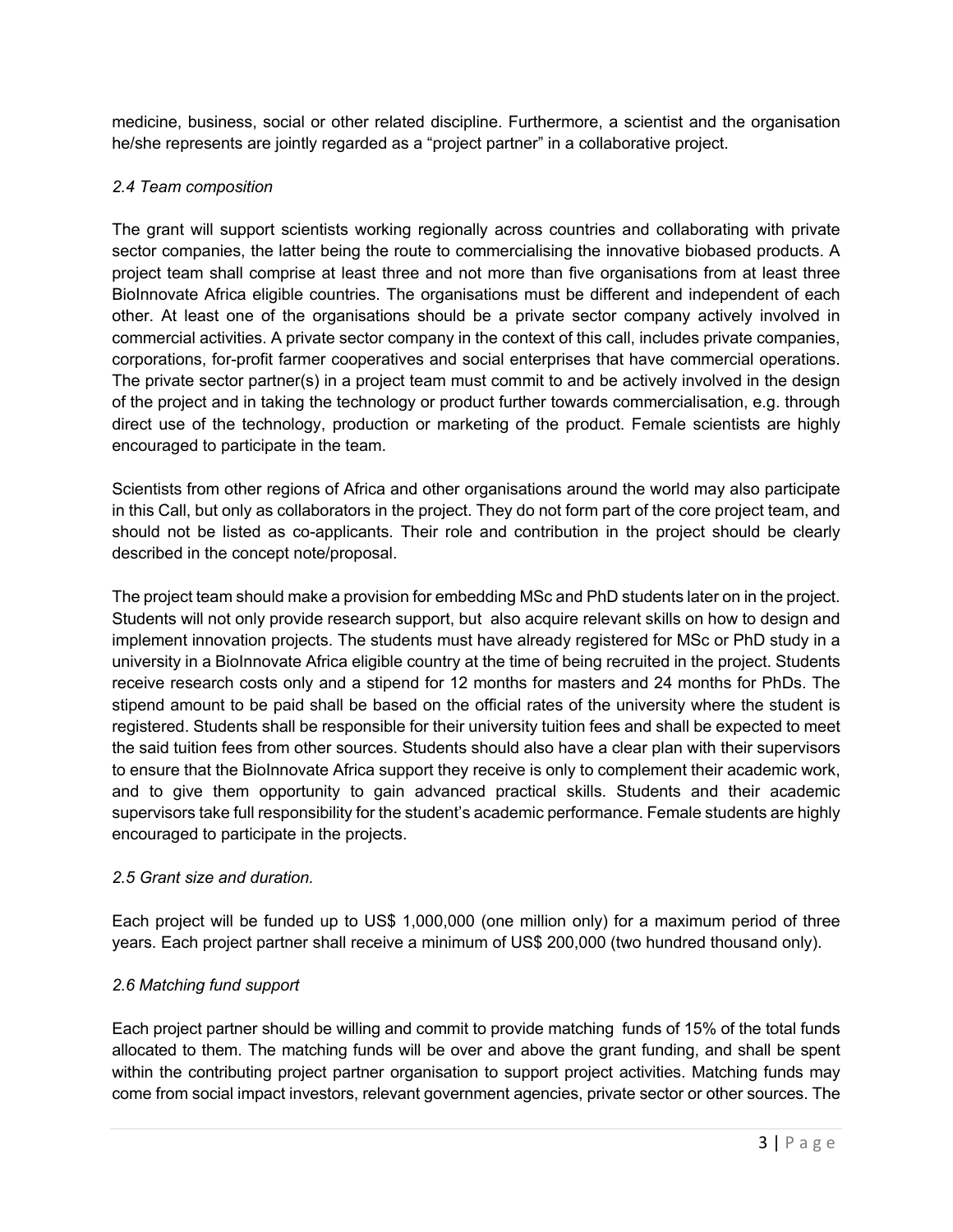matching funds may be cash or in-kind contribution of staff time, laboratory space, infrastructure, other institutional support, etc., or both.

# *3.0 Evaluation*

# *3.1 Selection process*

When the concept notes are received, they will be automatically assigned registration numbers. The concept notes will then be screened by the BioInnovate Africa Programme Management Office to ensure that they are complete and meet the eligibility requirements. Incomplete concept notes and those which fail the eligibility check will be automatically disqualified.

An independent expert group of three to five individuals will evaluate the concept notes that pass the eligibility screening and prepare a shortlist that should, with the approval of the BioInnovate Africa Programme Advisory Committee (PAC), be invited to proceed to the next stage of full proposal development. Applicants will be notified if they have been shortlisted or not. Shortlisted applicants will be invited to proceed to the next stage of developing their concept notes into full proposals.

Each full proposal developed will be evaluated by three independent experts. The PAC will then convene to make the final decision on proposals to be funded based on the external evaluation comments on each proposal and their own assessment of the quality, feasibility, and potential impact of the proposal.

# *3.2 Evaluation criteria*

The concept notes (and full proposals) will be evaluated using the following criteria. Each criterion is marked out of 10 points.

| No.            | <b>Criterion</b>                                                                             |  |
|----------------|----------------------------------------------------------------------------------------------|--|
|                | Regional relevance or benefit of the proposed project                                        |  |
| 2              | Innovativeness of the proposed solution (scientific and technical aspects)                   |  |
| 3              | A well-articulated need that the solution will address                                       |  |
| $\overline{4}$ | Expected impact or potential market of the proposed solution                                 |  |
| 5              | Environmental sustainability of the project, its contribution to carbon emissions reduction, |  |
|                | biodiversity conservation and ecosystem services improvement                                 |  |
| 6              | Team composition and motivation of the team members (gender balance in the team is           |  |
|                | highly encouraged)                                                                           |  |

All decisions of the BioInnovate Africa PAC on the concept notes/full proposals are final and shall not be subject to further claims or revisions. Furthermore, the PAC reserves the right to revoke its decision on a selected concept note if it is established that the information provided by the applicant is false.

## **4.0 Ethical issues**

In the process of preparing the project grant application, the project team is obliged to observe ethical principles and rules and describe how ethical issues in the application will be addressed. The applicant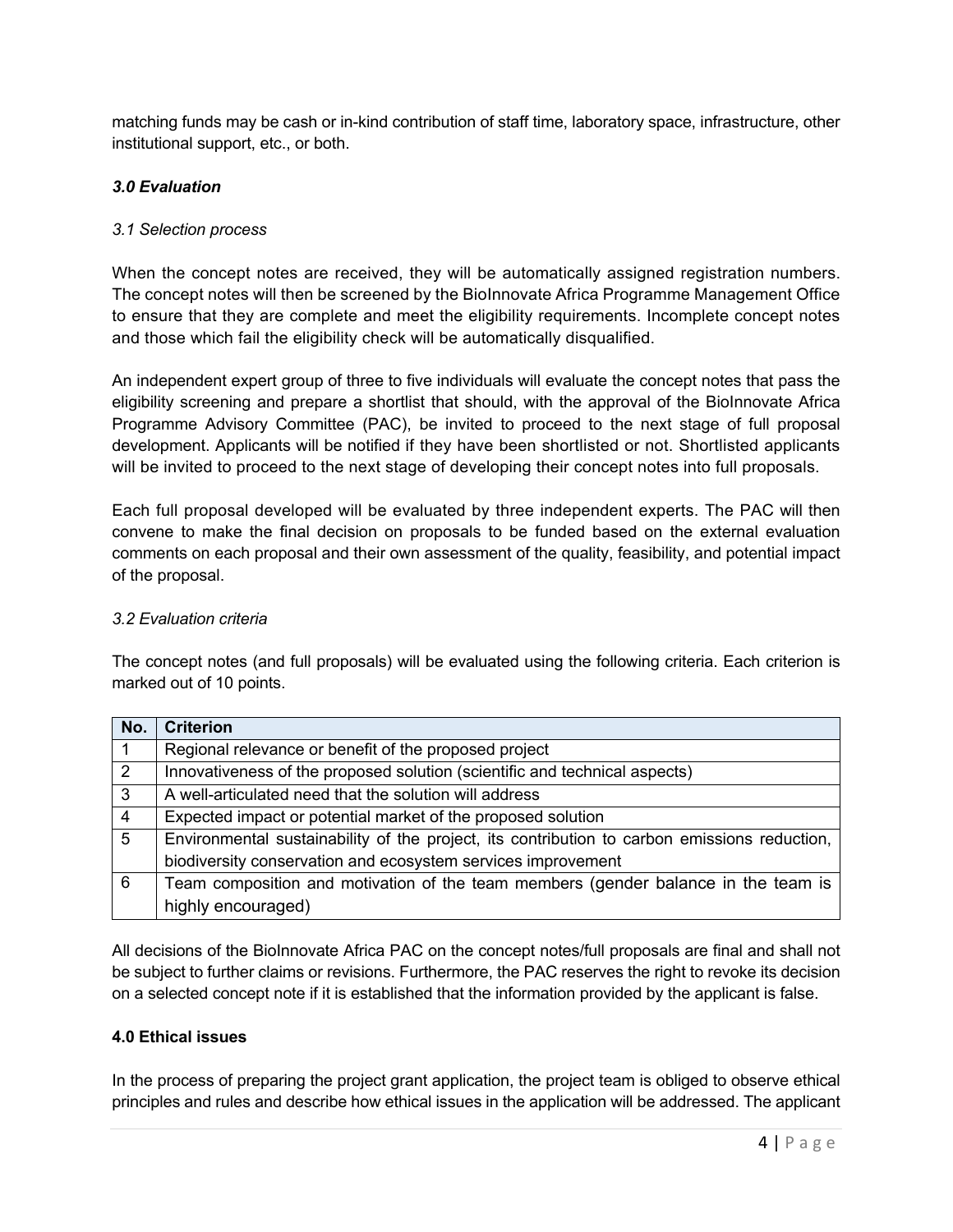should indicate plans to obtain ethical approval from relevant bodies, if the project application involves human or animal subjects.

## **5.0 Key requirements**

Applicants must submit the following:

- a. A fully completed concept note of minimum seven and maximum nine pages including references. The concept note should be written in Times New Roman font, size 12, margins normal (2.54 cm for top, bottom, left and right margins), and orientation portrait.
- b. Proof of legal status of the organisation, e.g., a certificate of registration or incorporation, statute, gazette, etc. for each project partner.
- c. The latest audited financial statement for each project partner or a commitment to submit if the concept note is shortlisted.
- d. Signed letter of support from the head of the organisation of each project partner.
- e. Two-page CV of each project team member.

## **6.0 How to apply**

### *6.1 Application form:*

Applications should be made in English using the application template available at http://grants.bioinnovate-

africa.org/documents/Final%20Template%20for%20Concept%20Notes%2020052022.docx

### *6.2 Online submission*

Complete concept notes (in English) should be submitted online via http://grants.bioinnovateafrica.org/forms/call\_for\_regional\_innovation\_collaboration\_projects.php. The document should be saved in doc, docx, or pdf. The maximum file size accepted for any single file is 10 MB. Once submitted, no changes can be made to the application.

### *6.3 Submission deadline*

The deadline for receiving all concept notes is **Tuesday, 19 July 2022, no later than 23:59 hours, East African Time**. Access to the online submission system will be closed for applicants after the deadline.

### *6.4 Conditions for submission*

By submitting a concept note the applicant agrees to the following:

- a. to abide by all rules for participating in this call process as outlined in the call and related documents.
- b. that the BioInnovate Africa PAC decision on the concept note is final.
- c. that if successful, the names, and organisation of affiliation of members of the project team, and